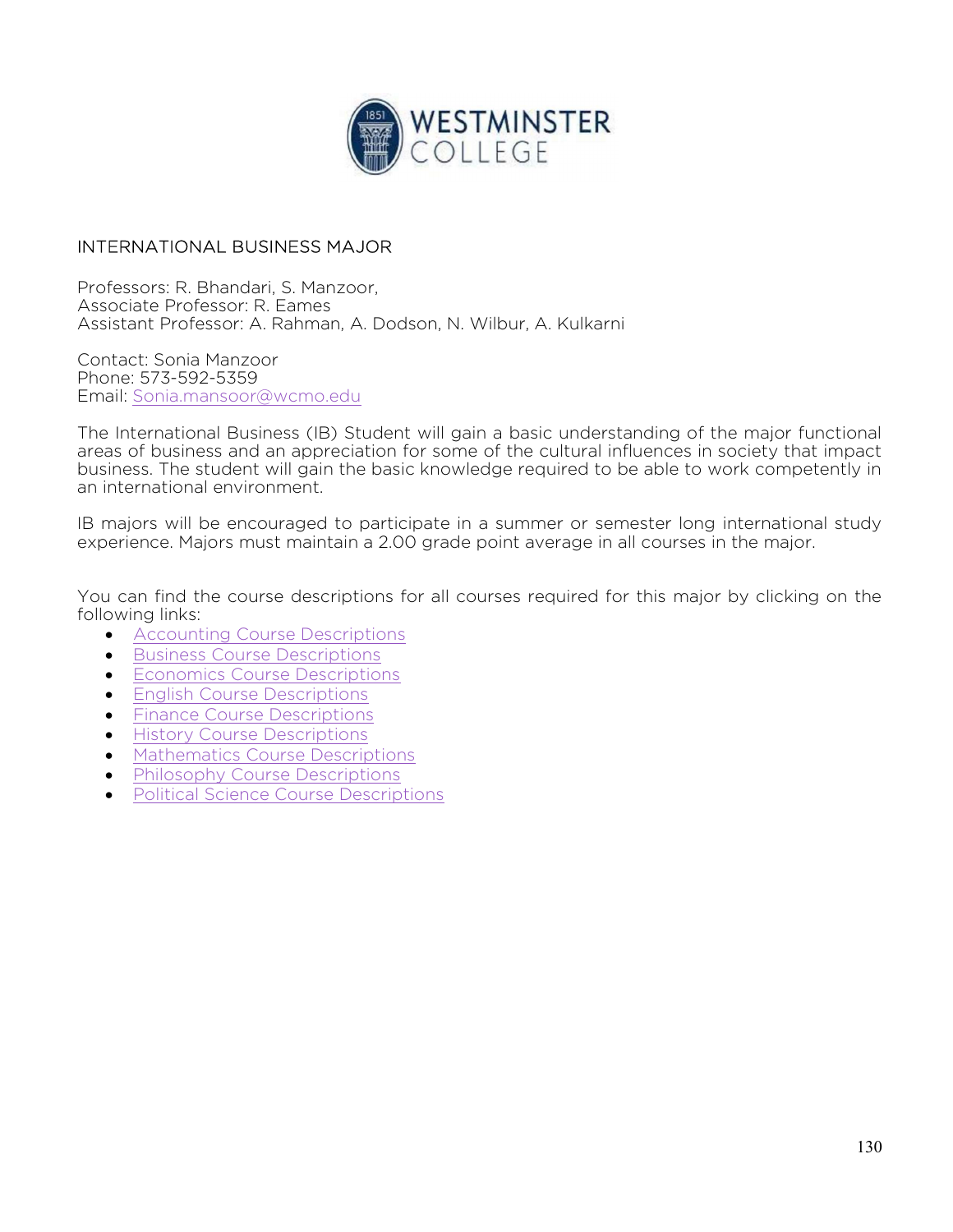## ACADEMIC REQUIREMENTS SUMMARY SHEET ACADEMIC YEAR 2021-2022

## Major: **INTERNATIONAL BUSINESS**

Student's Last Name First Name First Name Middle Initial

|                             | Advisor<br>Date Major Declared                                                                                           |                   |                       |       |  |  |  |
|-----------------------------|--------------------------------------------------------------------------------------------------------------------------|-------------------|-----------------------|-------|--|--|--|
| Course #                    | <b>Title of Course</b>                                                                                                   | Hours<br>Required | Semester<br>Completed | Grade |  |  |  |
| <b>Required Courses:</b>    |                                                                                                                          |                   |                       |       |  |  |  |
| Business Courses (15 hrs):  |                                                                                                                          |                   |                       |       |  |  |  |
| <b>BUS 220</b>              | Fundamentals of Management                                                                                               | $\overline{3}$    |                       |       |  |  |  |
| <b>BUS 250</b>              | Principles of Marketing                                                                                                  | 3                 |                       |       |  |  |  |
| <b>BUS 340</b>              | <b>International Business</b>                                                                                            | 3                 |                       |       |  |  |  |
| or ECN/FIN 310              | International Trade and Finance                                                                                          | $\overline{3}$    |                       |       |  |  |  |
| <b>BUS 450</b>              | <b>Business Strategy</b>                                                                                                 | $\overline{3}$    |                       |       |  |  |  |
| <b>FIN 318</b>              | Corporate Financial Management                                                                                           | $\overline{3}$    |                       |       |  |  |  |
| Accounting Courses (6 hrs): |                                                                                                                          |                   |                       |       |  |  |  |
| <b>ACC 215</b>              | Principles of Financial Accounting                                                                                       | $\overline{3}$    |                       |       |  |  |  |
| <b>ACC 216</b>              | Principles of Managerial Accounting                                                                                      | 3                 |                       |       |  |  |  |
| Economics Courses (6 hrs):  |                                                                                                                          |                   |                       |       |  |  |  |
| <b>ECN 211</b>              | Principles of Macroeconomics                                                                                             | $\overline{3}$    |                       |       |  |  |  |
| <b>ECN 212</b>              | Principles of Microeconomics                                                                                             | $\overline{3}$    |                       |       |  |  |  |
| Math Courses (6-8 hrs):     |                                                                                                                          |                   |                       |       |  |  |  |
| <b>MAT 114</b>              | <b>Elementary Statistics</b>                                                                                             | $\mathfrak{Z}$    |                       |       |  |  |  |
| <b>MAT 122</b>              | <b>Business Calculus</b>                                                                                                 | $\overline{3}$    |                       |       |  |  |  |
| or MAT 124                  | Calculus I                                                                                                               | 5                 |                       |       |  |  |  |
|                             |                                                                                                                          |                   |                       |       |  |  |  |
| Foreign Language:           |                                                                                                                          |                   |                       |       |  |  |  |
|                             | Requirements for students for whom English is their 1st language:                                                        |                   |                       |       |  |  |  |
| <b>FLG 102</b>              | 2nd semester of Elementary Language                                                                                      | 3                 |                       |       |  |  |  |
| <b>FLG 203</b>              | 1st Semester Intermediate Language                                                                                       | 3                 |                       |       |  |  |  |
| <b>FLG 204</b>              | 2 <sup>nd</sup> Semester Intermediate Language                                                                           | 3                 |                       |       |  |  |  |
|                             | Two courses beyond intermediate level or<br>an approved off campus program in a<br>country where the language is spoken. | 6                 |                       |       |  |  |  |
|                             | Requirements for students for whom English is their 2nd language:                                                        |                   |                       |       |  |  |  |
|                             | Choose one writing course from below (3 hrs):                                                                            |                   |                       |       |  |  |  |
| <b>ENG 260</b>              |                                                                                                                          |                   |                       |       |  |  |  |
| <b>ENG 270</b>              |                                                                                                                          |                   |                       |       |  |  |  |
| <b>ENG 275</b>              |                                                                                                                          |                   |                       |       |  |  |  |
|                             | Choose one literature course from below (3 hours)                                                                        |                   |                       |       |  |  |  |
| <b>ENG 204</b>              |                                                                                                                          |                   |                       |       |  |  |  |
| <b>ENG 205</b>              |                                                                                                                          |                   |                       |       |  |  |  |
| <b>ENG 206</b>              |                                                                                                                          |                   |                       |       |  |  |  |
| <b>ENG 238</b>              |                                                                                                                          |                   |                       |       |  |  |  |